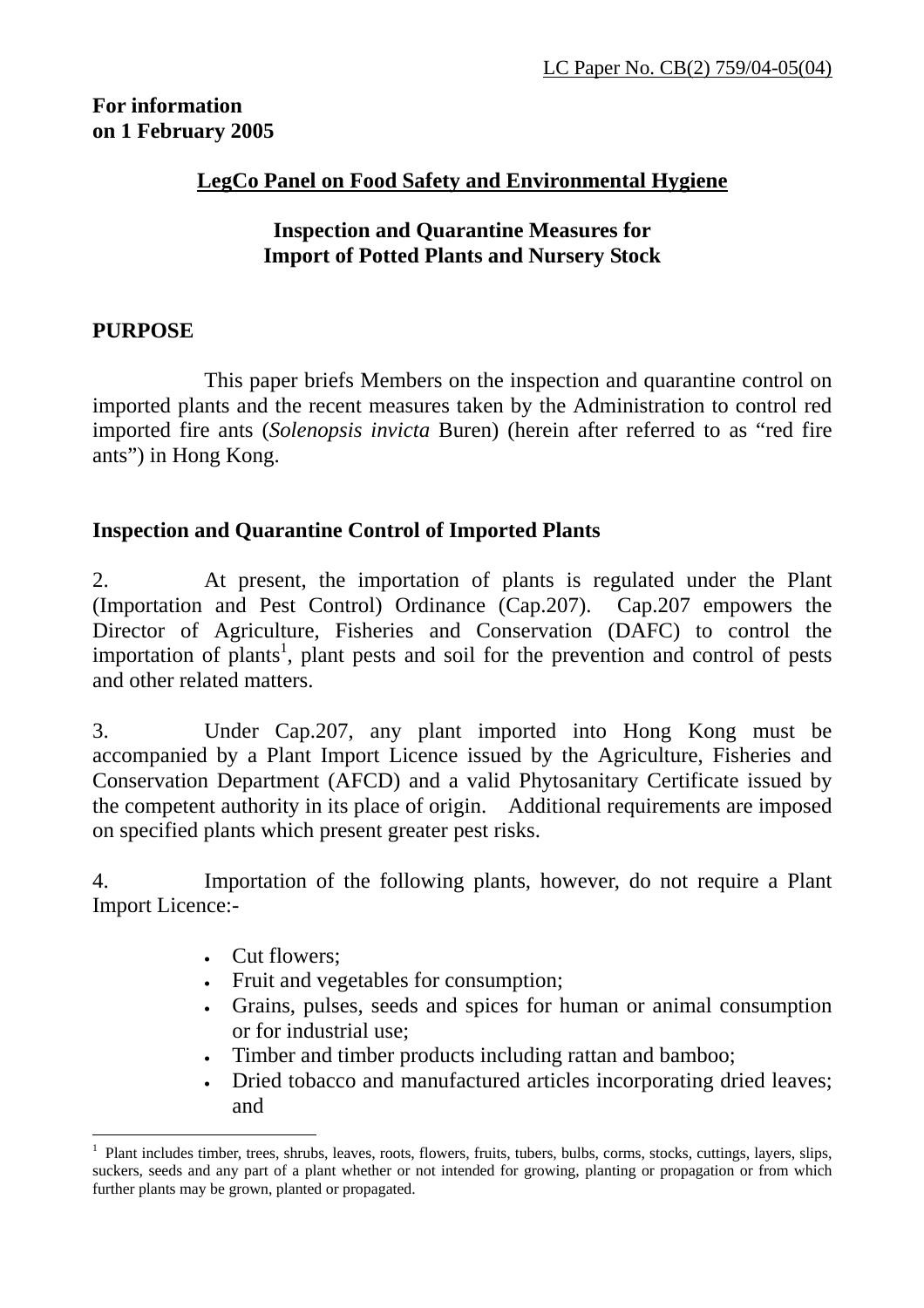• Plants produced in and imported from the Mainland.

5. Moreover, no person shall import any plant pest or soil (including earth, sand, clay and peat) except under an authorization issued by AFCD. Soil imported from the Mainland is exempted from the requirement.

# **Notification System between Hong Kong and the Mainland**

6. There is an established channel for communication between Hong Kong and the Mainland on plant inspection and quarantine issues.

7. Upon receiving reports by the trade on 17 January 2005 that potted plants aimed for delivery to Hong Kong for the Lunar New Year were stranded in Guangdong, the Administration had immediately activated the notification system to enquire the situation with the relevant inspection and quarantine authorities in the Mainland. We learned that the relevant Mainland authorities had stepped up their inspection and quarantine measures of potted plants and nursery stock for supply to Hong Kong as a matter of quality control.

8. On 24 January 2005, the Administration received notification from the People's Government of Shenzhen Municipality that red fire ants were found in Wuchuan of Zhanjiang in Guangdong. Red fire ants are regarded as imported harmful pests. Therefore, the Shenzhen Entry-Exit Inspection and Quarantine Bureau had activated its emergency measures and acted in accordance with the law to strengthen the control on plants for export to Hong Kong. Meanwhile, the relevant Mainland authorities have increased their manpower and speeded up the inspection and quarantine procedures and adopted measures to facilitate the clearance of potted plants for supply to Hong Kong without compromising safety and quality control.

9. The Administration has since discussed the matter with the relevant Mainland authorities and both sides agreed to further improve and strengthen the existing communication mechanism.

# **Measures to Control Red Fire Ants**

10. Having regard to the recent discovery of imported red fire ants in Hong Kong, the Administration has implemented the following emergency measures: -

(a) The Permanent Secretary for Health, Welfare and Food has established an interdepartmental action group to coordinate work and efforts of different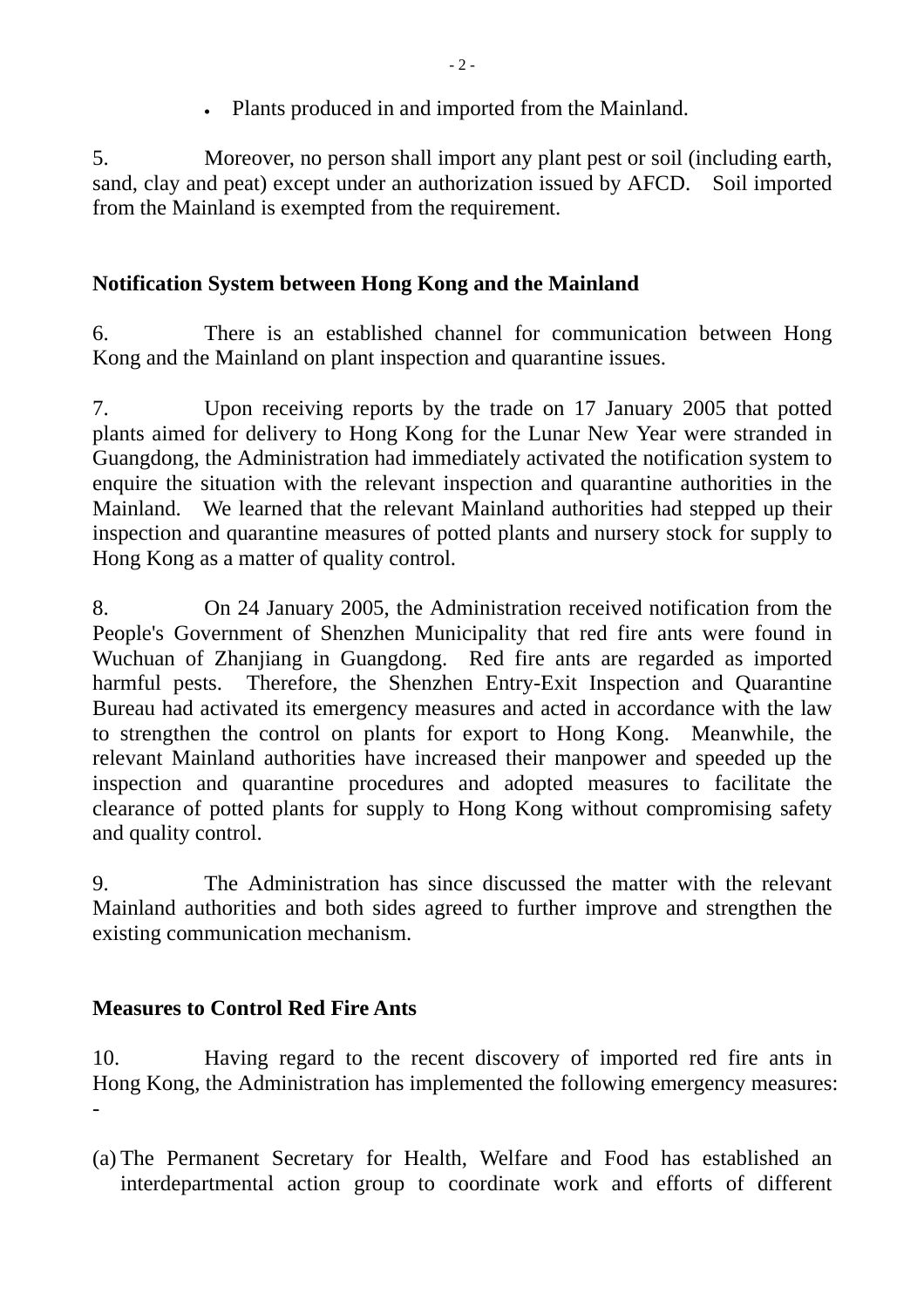departments in the fight against the red fire ants. To draw up a total picture on the extent of possible spread of red fire ants in the territory, a large number of staff from the concerned Government Departments would be deployed to inspect areas under their management ,especially in areas with recent planting, and look out for traces of red fire ants. For example, more than 800 estate management staff of the Housing Department have been mobilized to step up daily inspection of public rental housing estates, including flower beds, flower pots and potted plants with special focus on new vegetation areas. Notices have also been put up at estate offices and announcements made to remind tenants to spray pesticides or ask for help from estate offices if any traces of red fire ants are found. Cleansing and pest control personnel under the Food and Environmental Hygiene Department in the field would stay alert of red fire ants in public places when carrying out their daily duties. The Leisure and Cultural Services Department (LCSD) has mobilized staff to carry out search in planting areas, lawns, and nursing stocks at the Department's parks, gardens, nurseries, tree banks and the roadside amenity areas. Besides, LCSD will also conduct thorough inspections on all purchased plants upon delivery. The Environment, Transport and Works Bureau has issued instruction to the relevant Works Departments, requiring them to urgently inspect their work sites and in-house installations for any possible importation or establishment of red fire ants. In this regard, Works Departments, such as the Highways Department, the Civil Engineering and Development Department, Drainage Services Department, Architectural Services Department, etc., have alerted their staff, contractors and consultants to look out for suspected cases during their daily site inspections of construction sites, roadside slopes, landscape areas, newly planted areas, depots, treatment plants, nurseries, etc. The Works Departments will also alert their contractors that the soil used for landscaping works must be from proper sources and free of red fire ants. Apart from mobilising staff to patrol areas under their management, the Home Affairs Department has instructed their contractors with ongoing minor works contracts to inspect all their works sites. Village Representatives have also been invited to carry out surveys in their villages. AFCD has mobilised a 300-strong team to patrol all country parks and inspect all local nurseries. Any suspected ant mounds found will be eradicated promptly.

- (b)The Department of Health (DH) has provided health advice on stings by red fire ants in its websites and via the 24-hour Health Education Hotline. Health advice has also been incorporated into publicity leaflets. The Centre for Health Protection has also liaised with the Hospital Authority to alert the Accident and Emergency Departments of public hospitals and their general out-patient clinics on the matter. Further, DH has written to all doctors in Hong Kong to alert them of the possible attendance of victims of red imported fire ant stings and to report to AFCD, if necessary.
- (c) Specimens of suspected red imported fire ant have been sent to experts in Japan,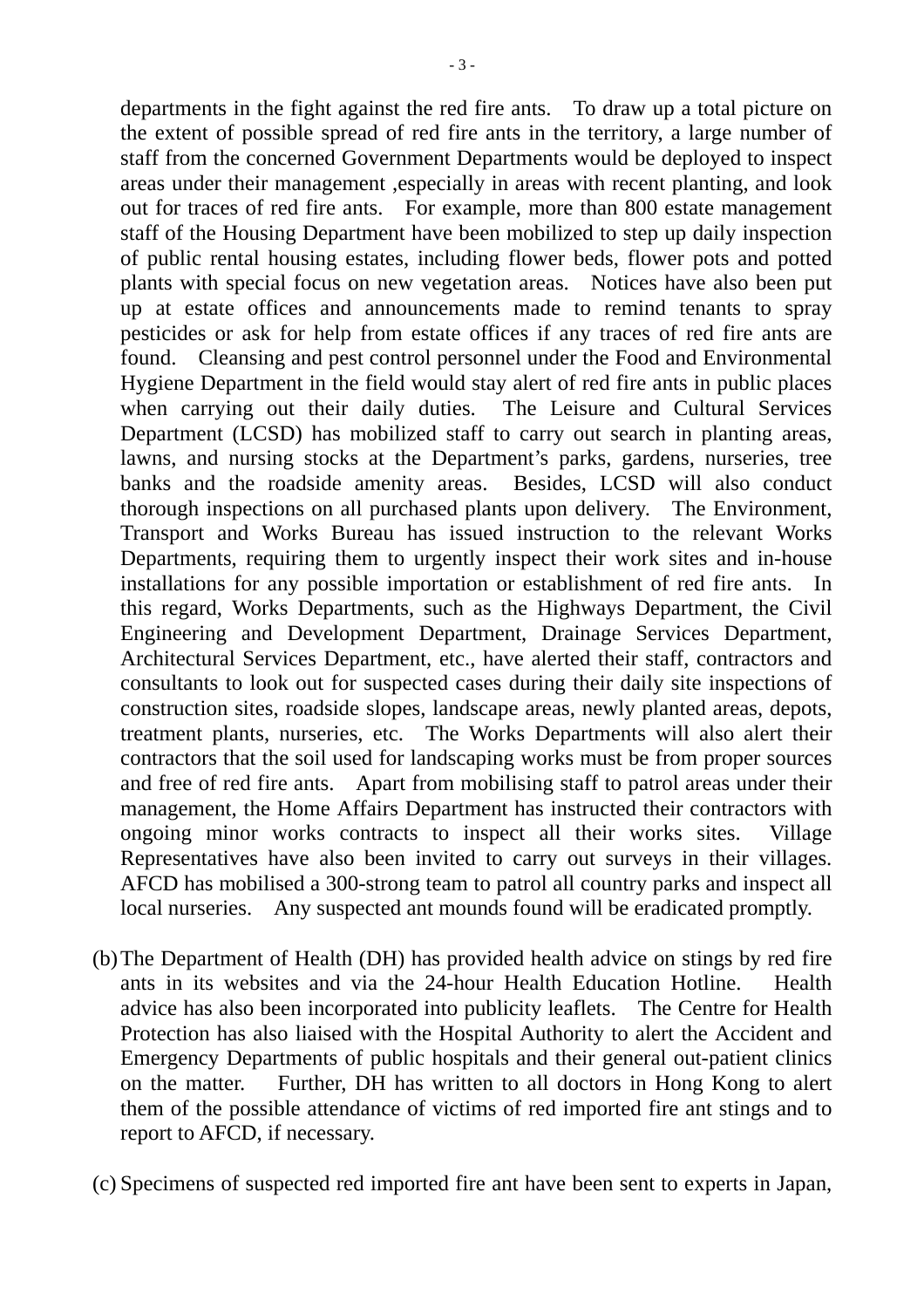United Kingdom and the Mainland for identification. Mainland's experts confirmed on 29 January 2005 that the specimen of ants that had been submitted for their examination was red fire ants.

- (d)AFCD has collected information on a host of special pesticides for killing red fire ants. A long-term strategy is now being worked out with reference to overseas experience. AFCD will also monitor the possible impacts that the use of pesticides may have on the environment, including the level of pesticide residue in the aquatic areas of the Hong Kong Wetland Park. No abnormalities have been detected so far.
- (e) Travellers have been advised not to bring potted plants into Hong Kong. The Customs and Excise Department has stepped up inspection of travellers bringing potted plants at boundary crossings. AFCD has also allocated staff at the boundary crossing gateways to inspect trucks carrying plants bearing soil for import into Hong Kong. Plants imported will be inspected in the nurseries or at the Ta Kwu Ling Government Farm.
- (f) AFCD has advised all local farmers to stay vigilant in monitoring pest conditions in their farms and report traces of red fire ants.
- (g)Publicity pamphlets about red fire ants have been produced to inform the public what to do if they identify suspected cases. Health advice on stings by red fire ants is also included in the advisory. The pamphlets will be distributed widely through schools, district offices and housing estates. Posters and Announcements in the Public Interest (APIs) are also being prepared to reinforce public education.

# **PEST SITUATION**

11. Red fire ants originate in South America and may travel long distance in soil or plants with roots and soil attached. The pest was introduced to the southern part of United States in the 1920s, Australia in 2001, Taiwan in 2003 and Guangdong at the end of 2004. Red fire ants are aggressive insects and will attack wildlife or human when disturbed.

12. The probability of developing severe allergic reactions to stings by red fire ants is slim. In most cases, stings by red fire ants will cause painful, burning and itching sensation and form blisters on the skin. Tendered properly, the wound will usually heal in 10 to 14 days. On rare occasions, the stings can cause severe acute allergic reaction which can be fatal.

13. After red fire ants were found in the Hong Kong Wetland Park, the pest